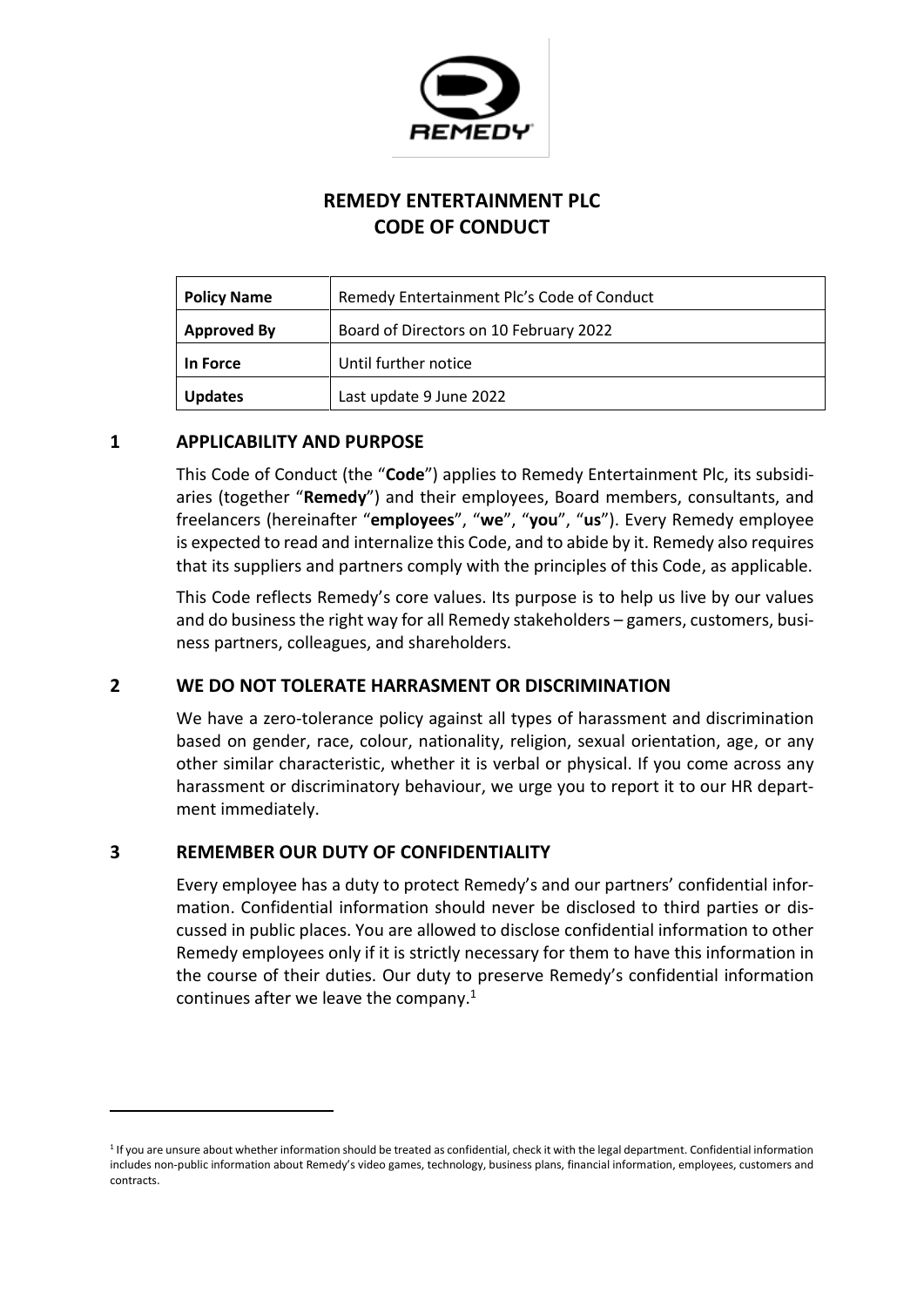#### **4 PROTECT OUR INTELLECTUAL PROPERTY**

Remedy's most valuable asset is its intellectual property, which includes its games and technology as well as their code, files and other materials. All employees must comply with the security practices for Remedy property. The misuse of Remedy's property is not allowed.

# **5 ACCURATE FINANCIAL RECORDS**

Every employee, in particular those employees working in the finance department, should make sure that all our financial records and reports are fair and accurate. We do not misstate facts or modify records to mislead others. If you believe that information you have provided is somehow inaccurate or otherwise misleading, you should report it to the legal department immediately.

# **6 AVOID CONFLICTS OF INTEREST**

Every employee has a duty to do what is best for Remedy, which includes avoiding conflicts of interests. Conflicts of interest can arise if our personal interests conflict with, or just appear to conflict with, the interests of Remedy. Owning shares in Remedy's business partner or serving on its Board may, for example, cause a conflict of interest.<sup>2</sup> If you are wondering whether a situation is likely to create a conflict, you should be in contact with the legal department about it before you act.

### **7 NO MONEY LAUNDERING**

Under Finnish law, money laundering refers to, for example, accepting assets that have been illegally obtained to conceal their illegal origin. If you are working with our suppliers or partners, be in contact with our legal department if someone e.g.:

- Proposes to pay a large delivery in cash.
- Proposes to make a payment in another currency than specified in the contract.
- Makes a payment from an unusual account.

If you have any questions in this respect, be in contact with our legal department.

### **8 NO BRIBERY OR CORRUPTION**

We never pay or accept bribes, whether it involves a public official or a private partner. Applicable laws limit the gifts and entertainment that we can offer to our partners or receive from them. It is important to remember that the mere appearance of being improperly influenced can be a risk, even if specific conduct would not be illegal. If you are unsure, check with our legal department before you act.

<sup>&</sup>lt;sup>2</sup> No conflict exists, however, if you own a non-significant number of shares in a publicly traded company.